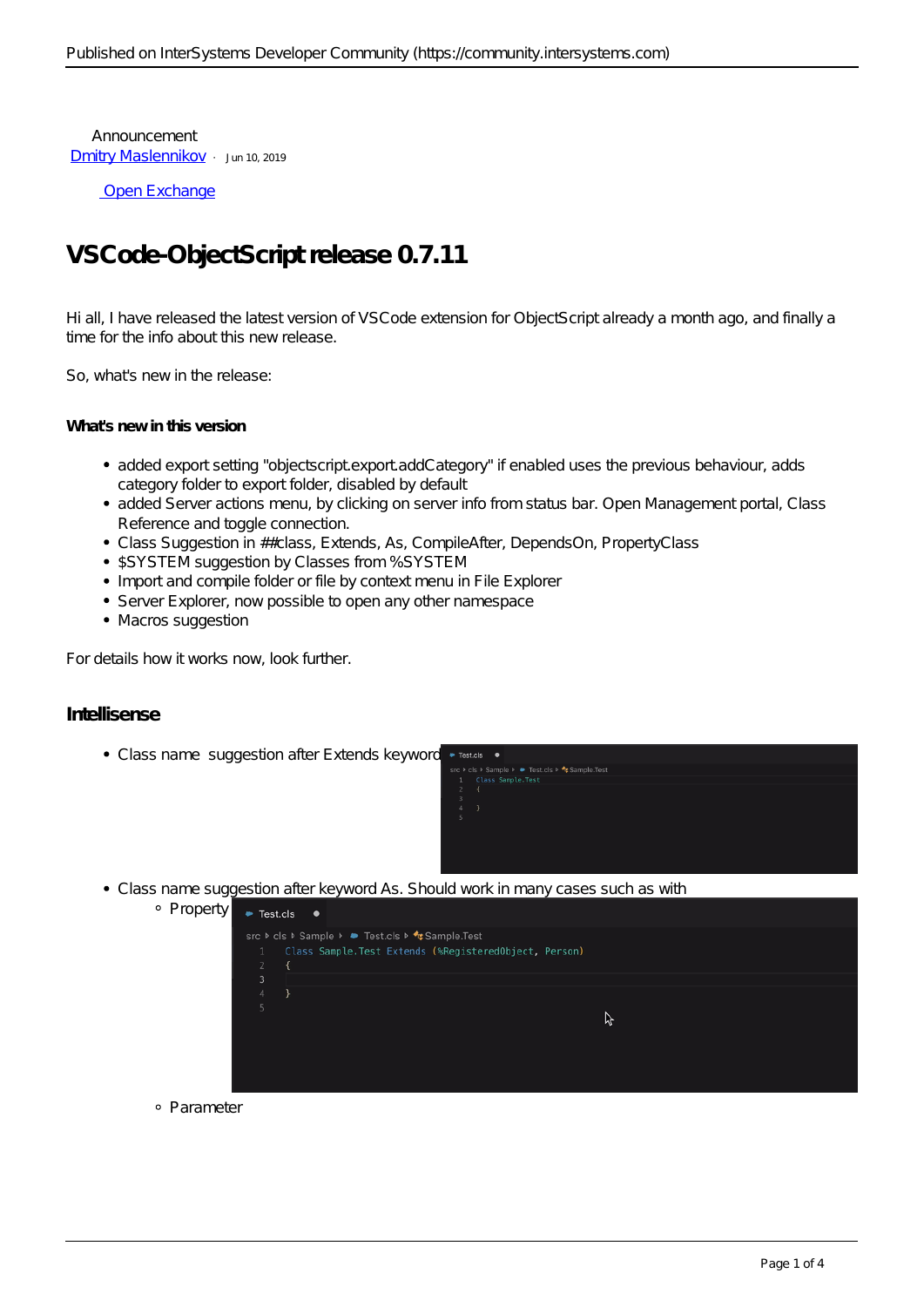| 1<br>$\overline{2}$<br>3<br>$\overline{4}$<br>5 | Test.cls<br>$\pmb{\times}$<br>src ▶ cls ▶ Sample ▶ ● Test.cls ▶ <sup>◆</sup> Sample.Test<br>Class Sample. Test Extends (%RegisteredObject, Person)<br>$\left\{ \right.$<br>Property Test As %Boolean;                                                                           |   |  |  |  |
|-------------------------------------------------|---------------------------------------------------------------------------------------------------------------------------------------------------------------------------------------------------------------------------------------------------------------------------------|---|--|--|--|
| 6<br>7                                          | }<br>ß                                                                                                                                                                                                                                                                          |   |  |  |  |
| · Method definition<br>● Test.cls<br>$\bullet$  |                                                                                                                                                                                                                                                                                 |   |  |  |  |
|                                                 | src ▶ cls ▶ Sample ▶ ● Test.cls ▶ <sup>4</sup> Sample.Test<br>Class Sample. Test Extends (%RegisteredObject, Person)<br>1<br>$\sqrt{2}$<br>$\left\{ \right.$<br>3<br>$\overline{4}$<br>Parameter TEST As %String;<br>5<br>$6\,$<br>Property Test As %Boolean;<br>$\overline{7}$ |   |  |  |  |
|                                                 | $^{\circ}$<br>$\mathcal{F}$<br>$\overline{9}$                                                                                                                                                                                                                                   | ß |  |  |  |
| · and so on.                                    | • Macros usage suggestion name after typing triple dollar \$\$\$<br>Test.cls<br>$\bullet$<br>src ▶ cls ▶ Sample ▶ ● Test.cls ▶<br>Sample.Test ▶ © Test<br>Class Sample.Test Extends (%RegisteredObject, Person)<br>Parameter TEST As %String;<br>                               |   |  |  |  |
| • Special variable <b>SSYSTEM</b> suggestion.   | Property Test As %Boolean;<br>6<br>$\overline{7}$<br>$\,$ 8<br>ClassMethod Test(Param1 As %String) As %Status<br>9<br>€<br>10<br>L.<br>$11\,$<br>QUIT \$\$\$0K<br>12<br>₹.<br>13<br>$\rightarrow$<br>14                                                                         |   |  |  |  |

## **Other changes**

• Import and Compile all files from the File Explorer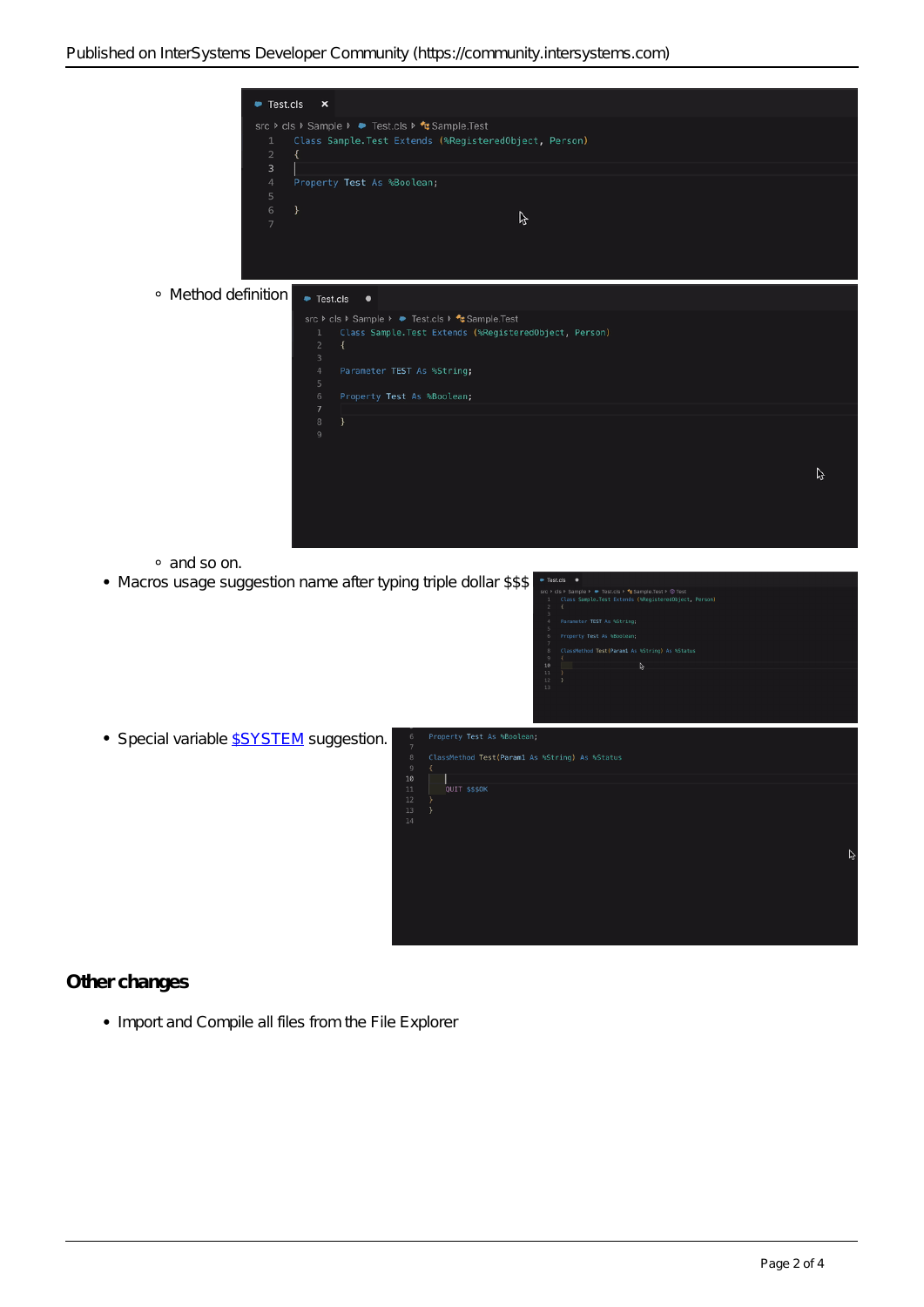

And to Class Reference.